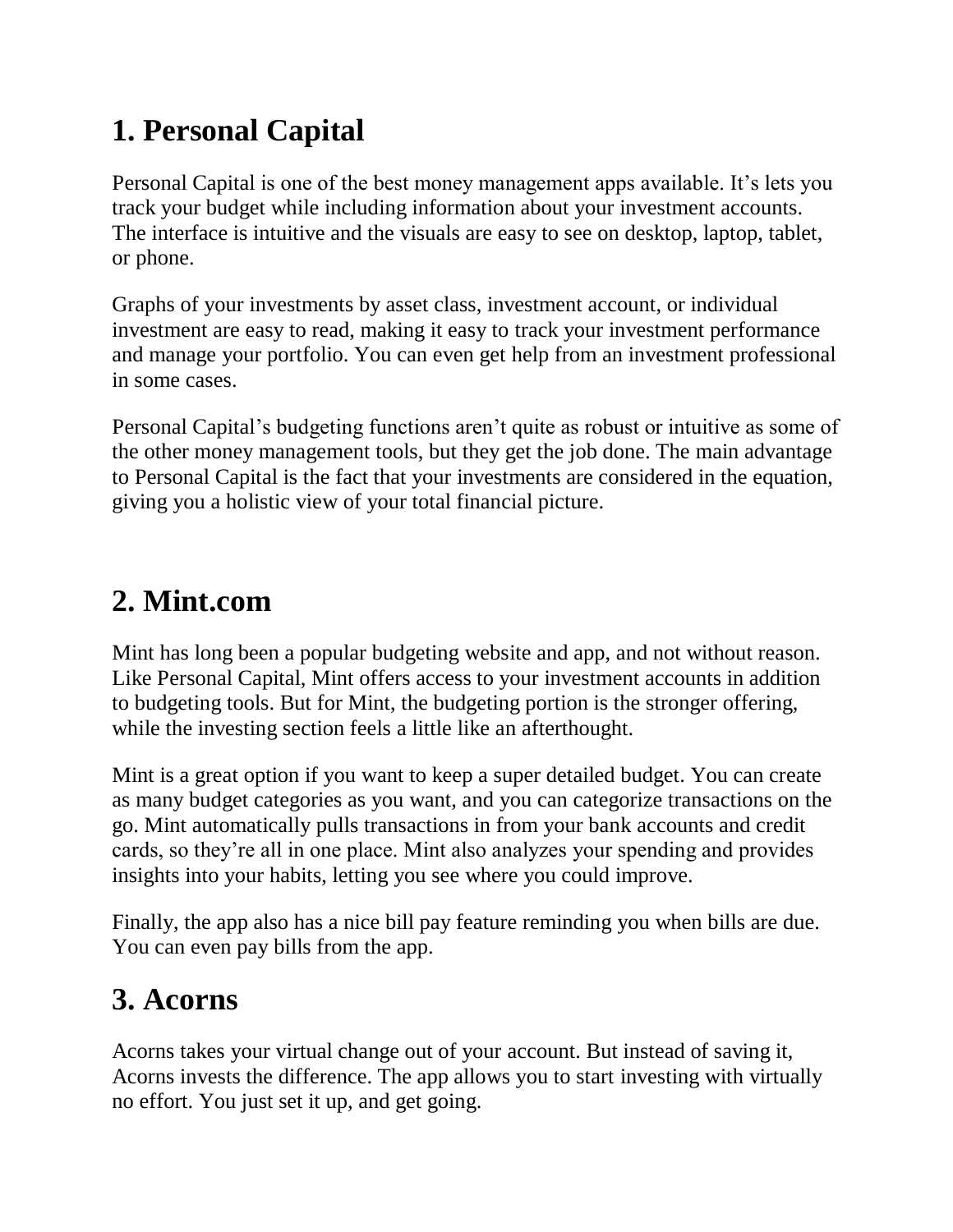You can use Acorns just to round up your transactions, but you can also set up recurring withdrawals to your account, or boost your account with a one-time transaction. Acorns also has a new shopping app type function, called Found Money. When you shop with certain brands, the brand partners will automatically invest in your Acorns account. Check out our review of the app [here.](https://www.doughroller.net/investing/acorns-review-how-to-nickel-and-dime-your-way-to-wealth/)

# **4. YNAB**

[YNAB](https://www.youneedabudget.com/) (You Need a Budget) will cost you \$6.99 per month, but the first month's fee is waived, and the company claims that new budgeters save \$200 in their first month. Even if you don't save quite that much with the help of YNAB, the app can still be worth the monthly fee.

The philosophy underlying YNAB is "a job for every dollar." You're encouraged to place a premium on thinking ahead and determining where your money goes ahead of time, from investing to saving up for a vacation to paying the bills to buying groceries.

Like many other money management apps, YNAB offers bank syncing and support for mobile devices. You can also use YNAB to help you set financial goals and make the most of each dollar you earn.

## **5. PocketGuard**

Looking for a money management app that will also actively help you find savings in your regular spending? [PocketGuard](https://pocketguard.com/) might be just the thing for you. Sync up your accounts and PocketGuard will track and help you analyze your spending. You can then use that information to help you build a better budget.

PocketGuard also picks up on recurring bills and even looks for better deals. You can identify spending trends month-to-month, track individual bills, and use the app to save money in the long run.

## **6. Dollarbird**

Is your primary budget issue figuring out what you need to pay in the future? Maybe you're afraid to spend \$10 on lunch, even if your bank account is fairly flush, because you can't remember when your student loans are due. [Dollarbird](https://www.doughroller.net/money-management/dollarbird-review/) can help with that.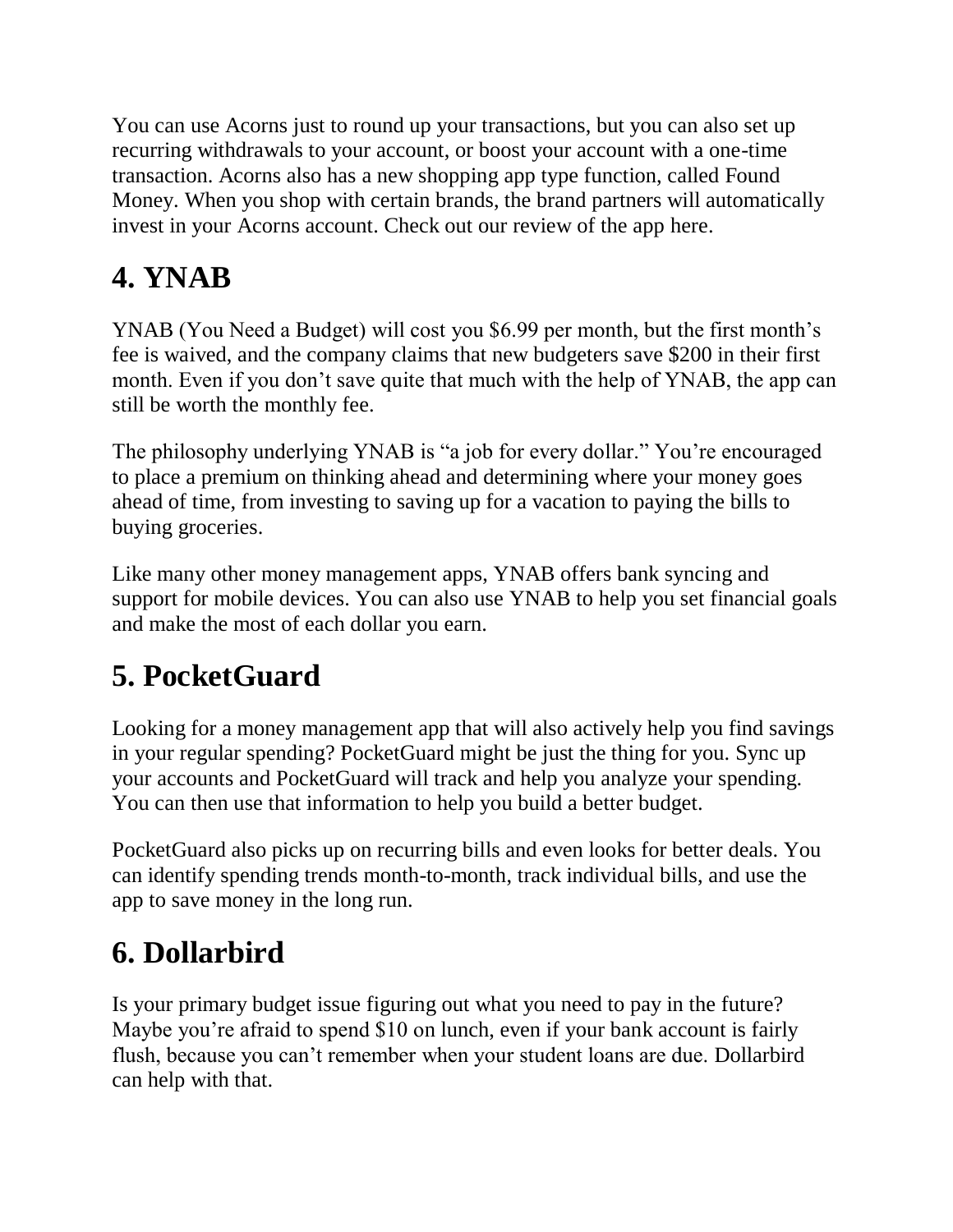Dollarbird is free with premium add-ons. The idea here is to put your budget into calendar form. You get an at-a-glance view of upcoming expenses. Color code transactions by category and easily enter recurring transactions, like your paycheck and utility bill. The app lets you see your projected balance, so you know how much money you can safely spend.

One limitation here, though, is that Dollarbird doesn't sync with your bank accounts. You'll have to enter transactions manually, but that's pretty simple to do–and that means you end up with a more hands-on approach to your money.

#### **7. Mvelopes**

One of the most popular budgeting strategies is the "envelope" strategy. You divide up your cash, put it in envelopes, and spend in that category until the cash is gone. If you want to move that old-school budgeting technique into the 21st Century, [Mvelopes](https://www.mvelopes.com/) can help.

Mvelopes translates your credit card and digital spending into a cash-style budgeting system that keeps track of where your money is going. You can create a budget and the app will take care of the rest.

You do need to pay for the service, though. Mvelopes has plans starting at \$4 per month. You can pay more, though, and get access to a wider variety of features, including financial coaching services.

## **8. Wally**

[Wally](http://wally.me/#about) is a stripped-down budgeting app without a lot of bells and whistles. However, the unique features it does have are worth exploring.

First of all, Wally supports nearly all foreign currencies. If you're a digital nomad, spending time outside the country, Wally can be a great help to you.

Next, Wally allows you to save pictures of receipts so you can keep track of important items related to taxes and business without dealing with paper.

Each time you log in, Wally lets you know how much money you have, and what's left in the budget until the end of the month. With that information, and the ability to manage your finances without paper in almost any currency in the world, it's no wonder that Wally is popular with millennials.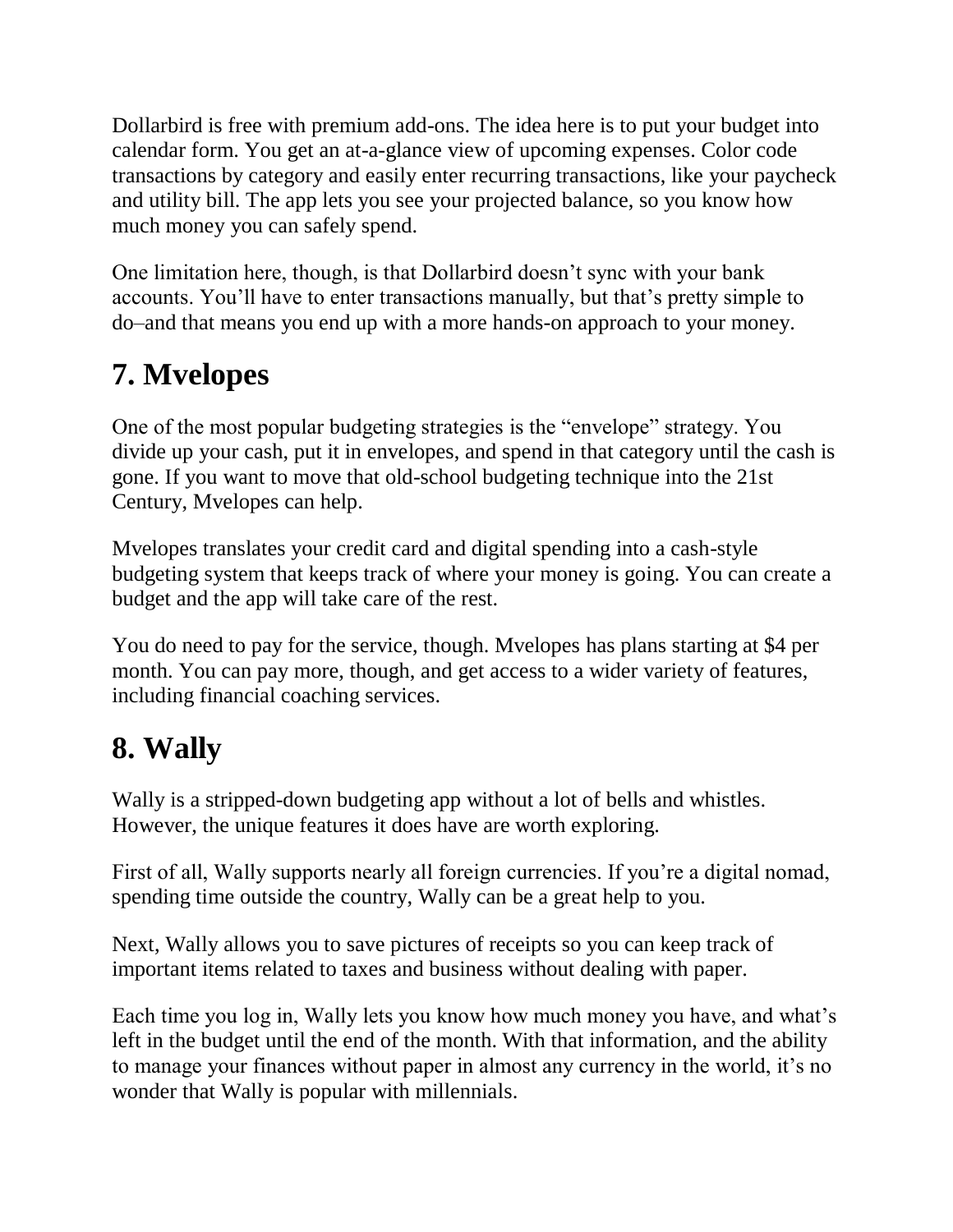## **9. Good Budget**

[Goodbudget](https://goodbudget.com/) is built on the concept of an envelope budget. You get 10 envelopes for free, but if you upgrade to Plus, you get unlimited envelopes for \$6 per month. As with most envelope-based systems, you have to stop spending when an envelope is empty, or move money from a different envelope.

One of the biggest advantages associated with Goodbudget is that you can create a shared budget in your household. Goodbudget is compatible across iPhone and Android devices, so it doesn't matter what others are using.

Use Goodbudget to set shared goals, keep each other accountable, and plan your budget in a way that everyone knows what's happening.

## **10. Spendee**

[Spendee](https://www.spendee.com/) is yet another visual app that syncs with your bank accounts. It automatically downloads transactions and categorizes them. It also allows you to share certain parts of your budget with others.

Assign money to virtual wallets and Spendee will keep you on track. You can also share specific wallets with friends, allowing you to encourage accountability as you work toward your goals. You don't have to share your entire budget, though, which is important if you want to maintain your privacy. Spendee also offers a travel mode that supports multiple currencies when you're abroad.

## **11. Albert**

Do you wish you had a personal finance assistant? You probably want [Albert.](https://albert.com/) Using aspects of artificial intelligence mixed with human guidance, you can get personalized information about your current financial health–and what you can do to improve it.

Albert automatically creates a budget for you, based on your income, spending habits, and bills. Not only that, but Albert helps you set money aside in a savings account, analyzes your bills to help you identify where you overpay, and even alerts you when a free trial is coming to an end.